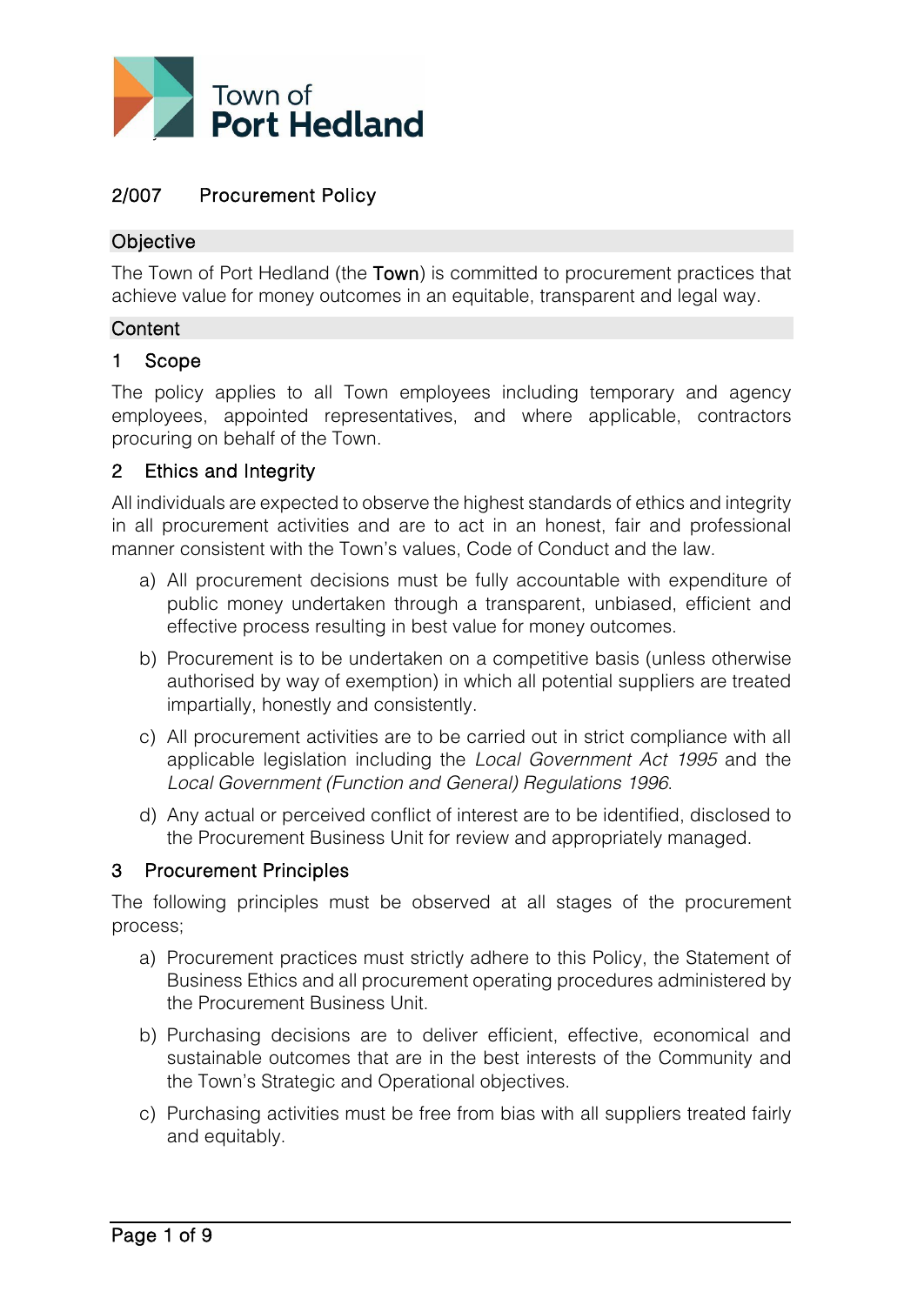

- d) Suppliers and contractors are financially, technically and operationally capable to comply with specifications in the supply of goods, services and works safely.
- e) All activities are fully documented, stored in compliance with approved record keeping practices and able to withstand probity.
- f) Supplier information clearly marked as confidential or reasonably expected to be confidential will be treated as commercial-in-confidence and not released to any third party unless authorised by the supplier or as required by law.

## 4 Purchasing Requirements

## 4.1 Contracts Register

The Town's central Contracts Register must be considered prior to the procurement of goods or services to ensure existing contracts are effectively and efficiently used and to prevent contract duplication.

# 4.2 Value for Money

Value for money underlies all procurement activities, which measures the benefits realisable by the Town from the whole-of-life costs.

Value for money does not mean accepting the lowest quote and must include written consideration of all associated costs, the financial viability of suppliers, past contractor performance, safety and quality standards, timely supply, risk exposure and other relevant service considerations.

A strong element of competition must be applied through all procurement processes. Where a higher priced offer is recommended there must be clear written demonstrable benefits of the preferred supplier over and above lower priced offers.

# 4.3 Determining Tender Values (Over \$250,000)

When determining whether a tender is required, the following factors are to be considered:

- Estimated contract values are exclusive of the Goods and Services Tax  $(GST)$ ;
- The estimated contract value is to include the full contract period, including all options to extend even if all future options are not accepted.
- The actual or estimated total expenditure for a minimum three (3) year period.
- The estimated purchasing value will be used to determine the applicable Purchasing threshold (section 4.4) to be applied.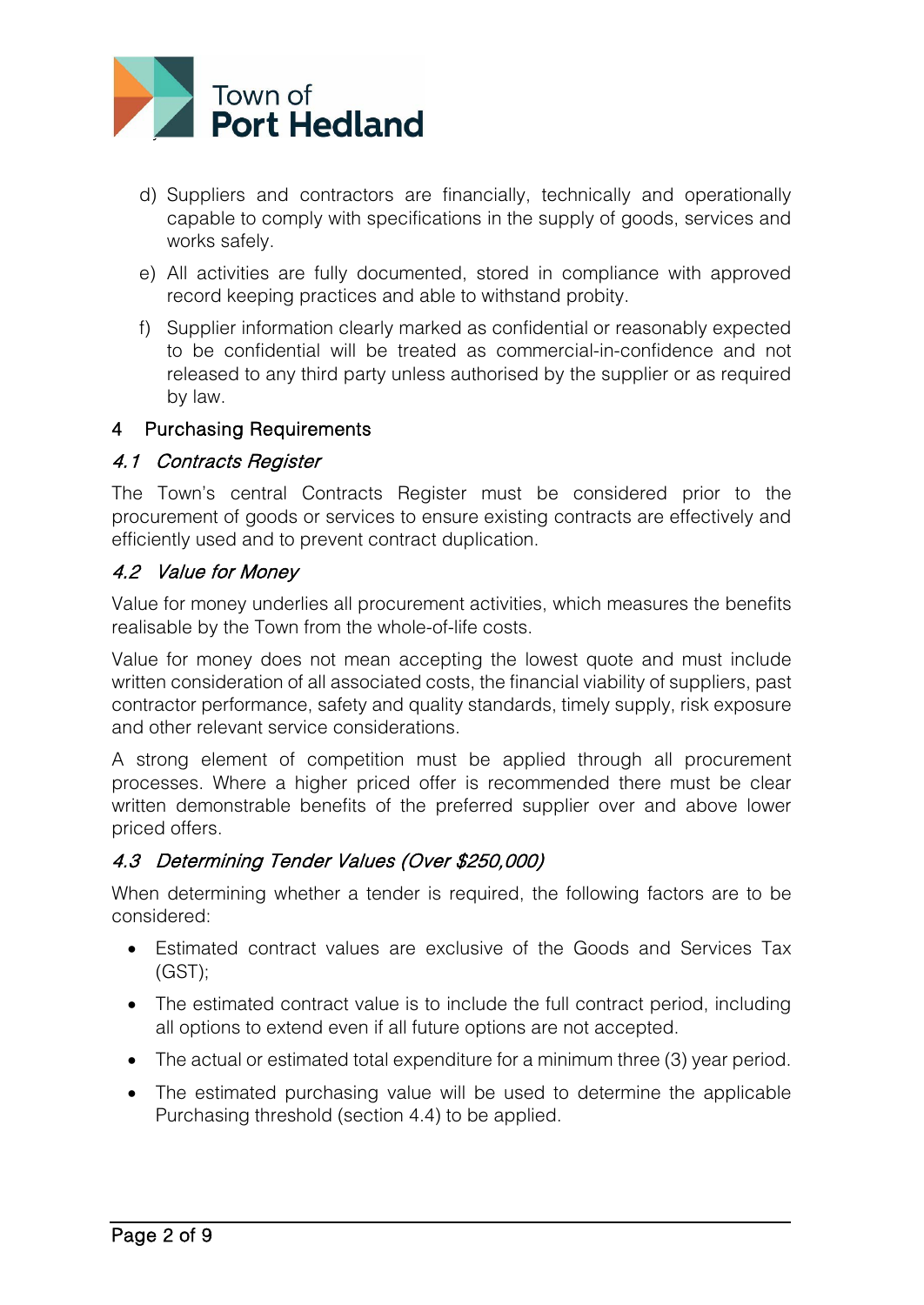

## 4.4 Purchasing Thresholds

The following table details the mandatory procurement process that is to be followed prior to entering into a contract.

Values represent the actual or expected total cost of the contract over its entire life cycle and for the purpose of decided which method to use, GST is to excluded.

| Value<br>(Ex. GST)                                                                                                              | <b>Procurement Method</b><br>(Minimum requirement)                                                      | Evaluation<br>(Minimum requirement)                                                           | Approval                            |
|---------------------------------------------------------------------------------------------------------------------------------|---------------------------------------------------------------------------------------------------------|-----------------------------------------------------------------------------------------------|-------------------------------------|
| Less than<br>\$5,000                                                                                                            | One verbal quote                                                                                        | One internal evaluator                                                                        |                                     |
| \$5,000 but less<br>than \$15,000                                                                                               | One written quote                                                                                       |                                                                                               |                                     |
| \$15,000 but<br>less than<br>\$100,000                                                                                          | Two written quotes                                                                                      | Two evaluators                                                                                | Refer to<br>Financial<br>Delegation |
| Unless exemptions apply use of Vendor Panel is required for all<br>procurement activities valued over \$100,000 (Excluding GST) | Limits                                                                                                  |                                                                                               |                                     |
| \$100,000 but<br>less than<br>\$250,000                                                                                         | Three written quotes<br>(Formal RFQ process via<br>Vendor Panel)                                        | Two evaluators<br>(Process administered<br>by Procurement)                                    |                                     |
| \$250,000 but<br>less than<br>\$1,000,000                                                                                       | a) Public Tender<br><b>OR</b>                                                                           | Three evaluators<br>(Process administered<br>by Procurement)                                  | <b>CEO</b>                          |
| \$1,000,000 or<br>higher                                                                                                        | b) If exemptions <sup>1</sup> apply<br>three written quotes<br>(Formal RFQ process<br>via Vendor Panel) | Three evaluators - two<br>from the Executive team<br>(Process administered<br>by Procurement) | Council                             |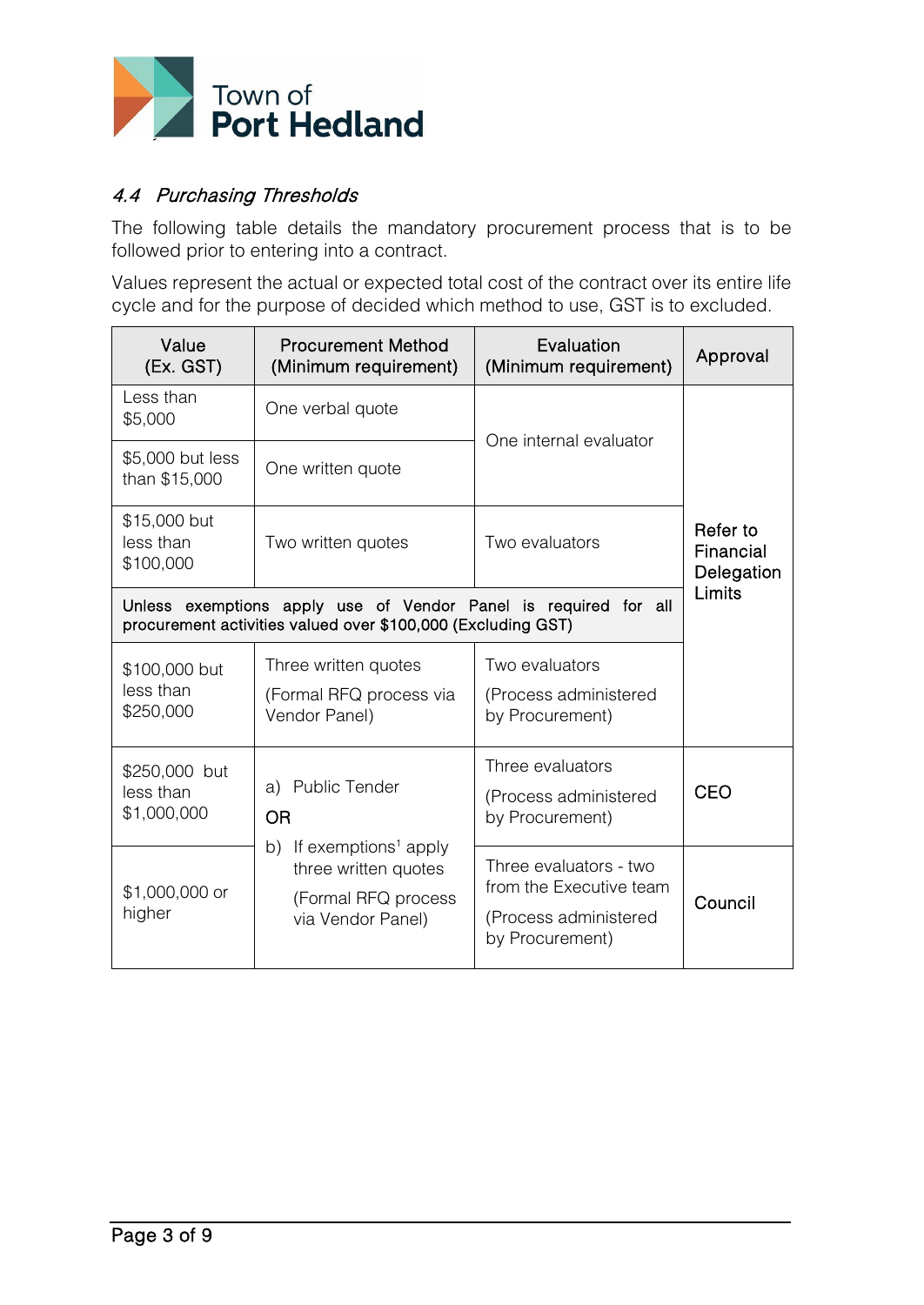

## 5 Calling tenders when not required

When considered beneficial, tenders may be called in lieu of undertaking an RFQ process for procurement activities up to \$250,000 (excluding GST). If this occurs standard statutory tender processes apply.

Any such determination must be made after considering all associated costs, risks, timeliness, regulatory compliance requirements and whether the purchase requirement could be obtained through:

- A WALGA, State Government or Commonwealth CUA; or
- The Town's existing preferred supplier panel arrangements.

#### 6 Procurement Exemptions

#### 6.1 Quotation Exemptions

If it is not possible to obtain the requisite number of quotes detailed within the Town's Purchasing Thresholds (refer section 4.4) a Procurement Exemption form is to be completed to ensure appropriate justification.

### 6.2 Tender Exemptions

Regulation 11.2 of the *Local Government (Functions and General) Regulations 1996* prescribes tender exemptions, examples include;

- Use of WALGA Preferred Supplier Program, State Government Common User Arrangement or Commonwealth Contracts.
- Purchases from other Local Governments.
- Purchases from an Australian Disability Enterprise.
- Use of a pre-qualified supplier under a Panel already established by the Town.
- The contract is a renewal or extension of a term contained within the original contract.
- The supply of goods, services or works is associated to a state of emergency (Regulation 11(3)).

### 6.3 Procurement from Aboriginal Businesses

Tenders are not required if the goods, services or works are to be supplied from:

- a) a person or organisation registered on the Aboriginal Business Directory WA published by the Chamber of Commerce and Industry of Western Australia Limited, or
- b) the Australian Indigenous Minority Supplier Office Limited (trading as Supply Nation); and

the value of the contract is \$250,000 (excluding GST) or less and the contract represents value for money.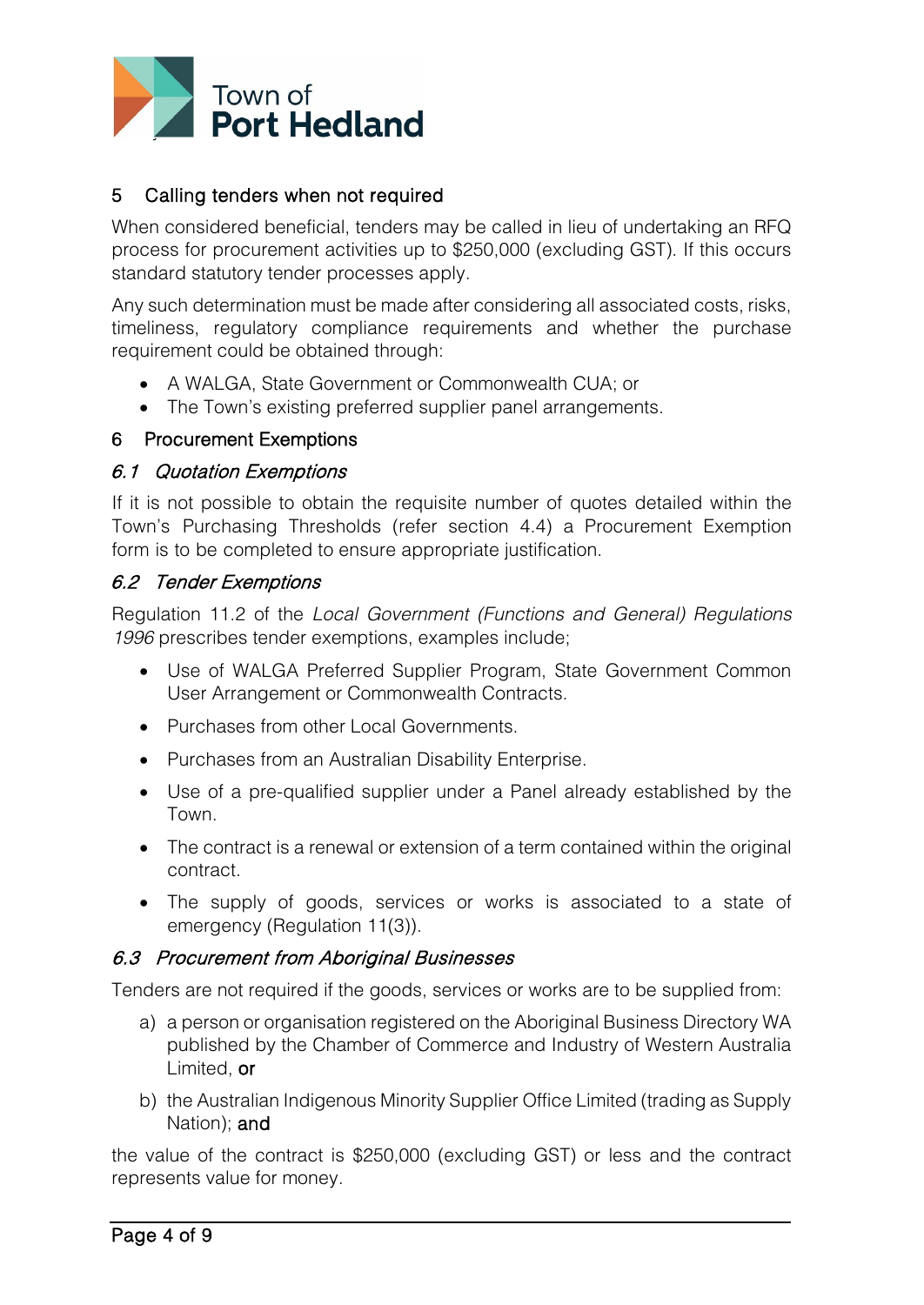

## 6.4 General Exemptions (\$250,000 or less – excluding GST)

Competitive procurement processes are not required for the following categories;

- Advanced payments for accommodation, travel, seminars, training, and conferences directly relating to the Town's activities.
- Annual service / software maintenance / support or licensing fees (where a competitive contract is not already in place).
- Goods or services from an original equipment manufacturer (OEM) and where warranty provisions may be void (where a competitive contract is not already in place).
- Legal services.
- Engagement of artists or performers.
- Professional memberships, subscriptions and/or renewals.

## NOTE: The Town's standard Financial approval processes still apply which includes the raising of purchase orders (or use of credit cards) and Manager or Director approval in line with their financial delegation approval limits.

### 6.5 Special Exemptions

Competitive procurement processes are not required for the following organisations of any value;

- All Town insurances sourced through Local Government Insurance Services (LGIS).
- All advertising services through WALGA Group Advertising Services contract.
- All payments made to the Office of the Auditor General e.g. Audit fees.
- Utility services where the relevant utility is the only provider of such services.
- Australian Taxation Office (ATO) payments.
- All payments required by legislation.

### 7 Panels of Pre-Qualified Suppliers

Panels of Pre-Qualified Suppliers may be established where there is, or will be, a continuing need for particular goods, services or works. These panels must be in established in strict accordance with Regulation 24AC.

#### 8 Records Management

All records and documents associated with all procurement processes must be recorded and retained as defined within the *State Records Act 2000* and the Town's Records Keeping Policy and Plan.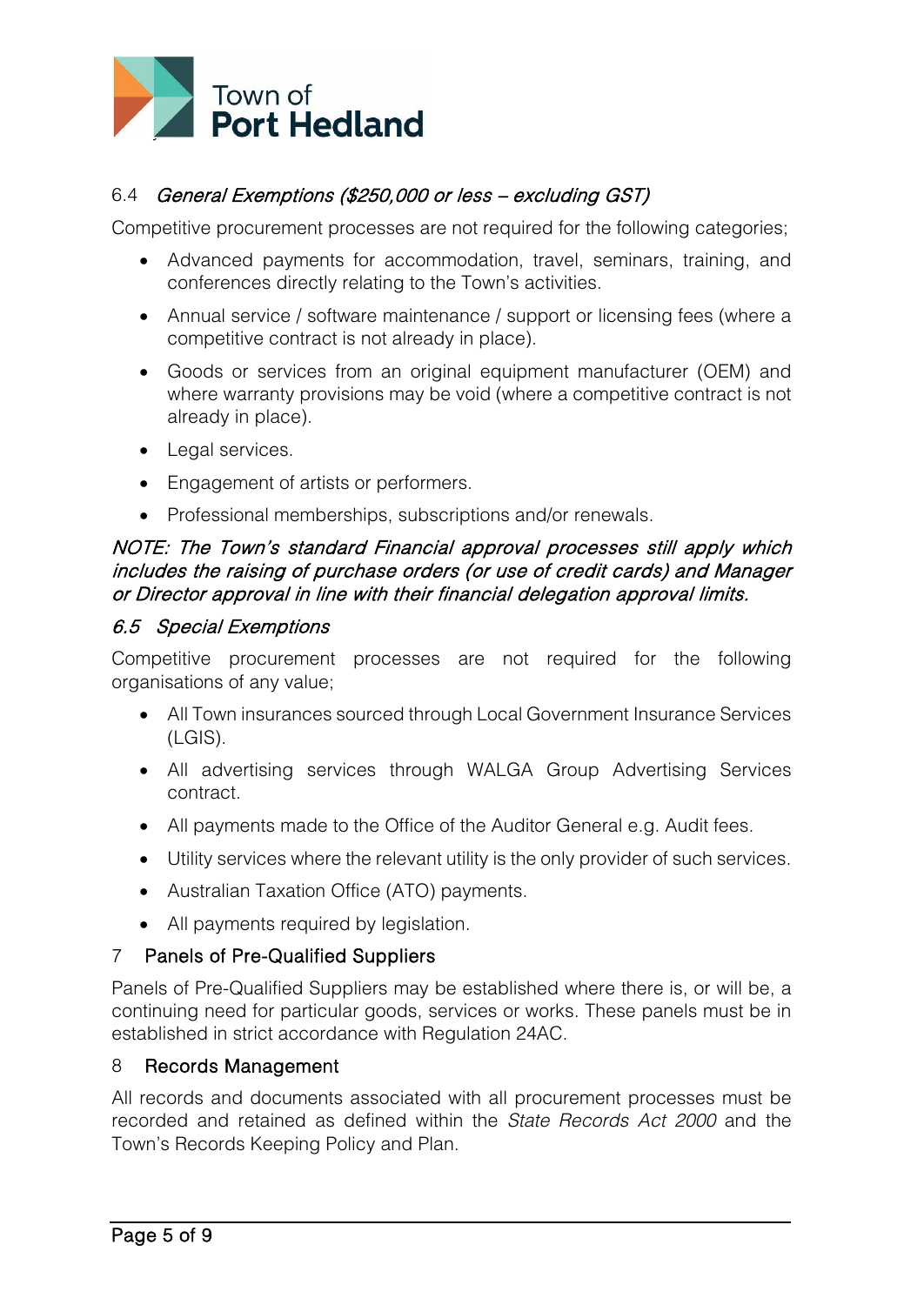

### 9 Sustainable Procurement

Sustainable procurement is defined as the purchasing of goods and services that have less environmental and social impacts than competing products and services.

Where practical and appropriate the Town will consider environmental and social impacts along with value for money outcomes when making procurement decisions and shall endeavour (within budgetary constraints) to source suppliers that:

- Demonstrate innovative sustainable policies and practices.
- Generate less waste material, encourage waste prevention, recycling and use of recycled/recyclable materials.
- Reduce greenhouse gas emissions and integrate climate change resilience.
- Enable and promote social and cultural diversity.
- Generate local employment.

#### 10 Buying Local

This Policy encourages the investment in and development of local businesses that operate permanently from staffed local business premises within the Town's boundaries first, and secondly within the Pilbara region.

A key objective is to ensure open and fair competition and provide opportunities for local businesses to bid for work.

It is recognised that not every procurement activity will lend itself to supply by local businesses however, as much as practicable, procurement activities will:

- Where appropriate, consider buying practices, procedures and specifications that do not unfairly disadvantage local businesses.
- Explore the capability of local businesses to meet requirements and ensure that Requests are designed to accommodate the capabilities of local businesses.
- Consider indirect benefits that have flow on benefits for local suppliers (i.e. servicing and support, local employment).
- Ensure that procurement plans address local business capability and local content.
- Support, train and empower local business to be able to effectively respond to the Town's Requests for goods, services and works.

The Town's Regional Price Preference Policy 2/016 further enables this opportunity.

### 11 Contract Variations (Regulation 20)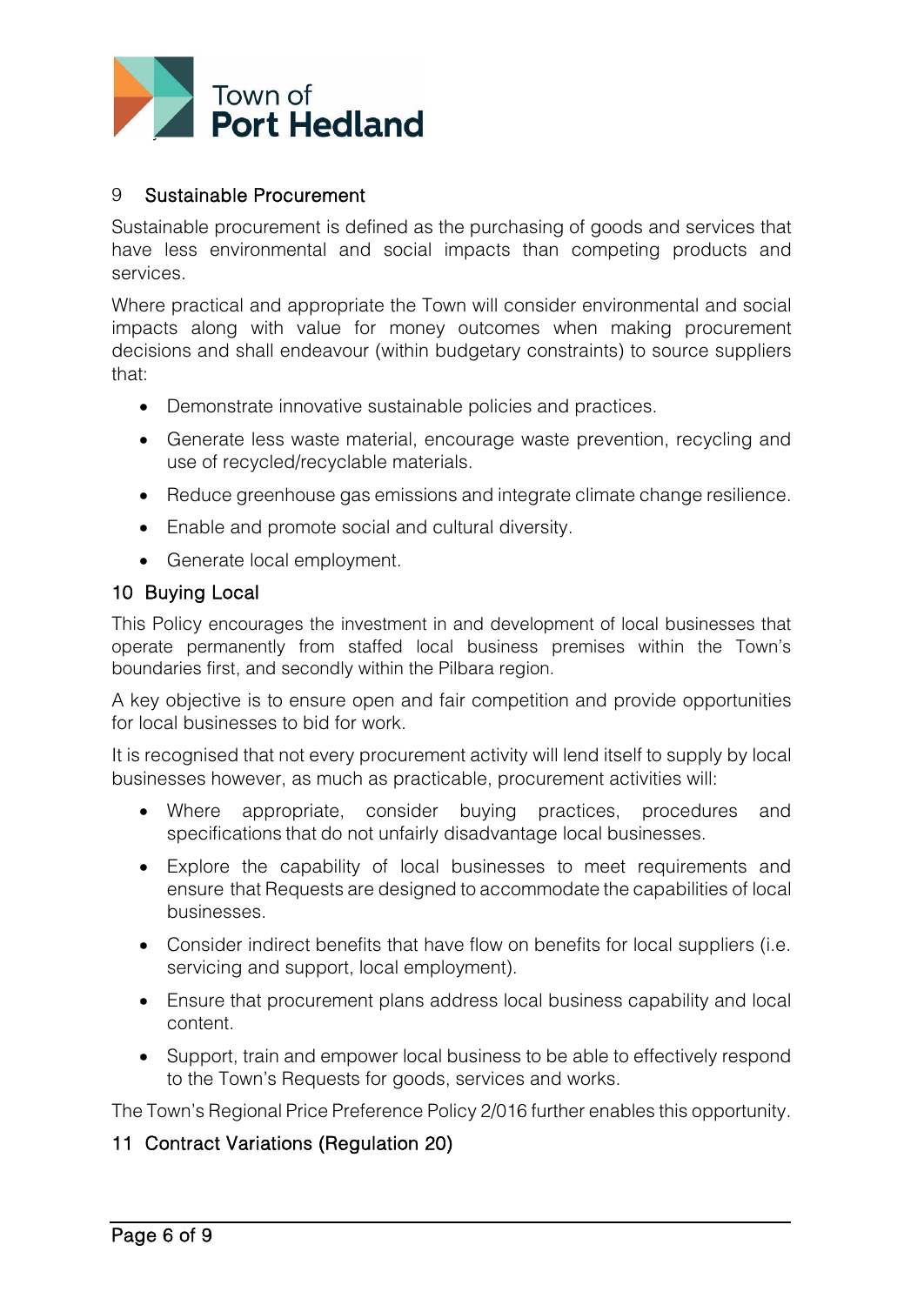

## 11.1 Pre-Contract Variations

If after a Tender has been publicly advertised and a preferred tenderer has been chosen, but before the Town and tenderer have entered into a contract, a minor variation may be approved. A minor variation must not alter the nature of the goods or services, or materially alter the specification provided for by the initial Tender.

A minor variation is to be approved in accordance with the Town's Delegation Register.

#### 11.2 Post Contract Variations

In accordance with Regulations, a contract entered into must not be varied unless;

- a. The variation is necessary in order for the goods or services to be supplied and does not change the scope of the contract; or
- b. The variation is a renewal or extension of the term of the contract as described in Regulations.

Variations can be approved by Town officers in accordance with delegated authority and where the total project cost is within the approved budget.

Should the total project cost exceed the approved budget Council approval is required.

#### 12 Procurement Compliance

Procurement activities are subject to financial, performance and integrity audits and also compliance with the Town's policies and procedures.

Failure to adhere to the requirements of this policy is considered serious with all reports or findings of non-compliance appropriately reviewed, audited and/or for more serious matters formally investigated.

Where a breach is substantiated it may be:

- An opportunity for additional training.
- Required to review and update the Town's Procurement processes.
- A disciplinary matter in line with the Town's Human Resource processes.
- A matter subject to mandatory reporting requirements under the *Corruption, Crime and Misconduct Act 2003* and other relevant legislation.

All reviews are to be recorded in a register and reported to the CEO.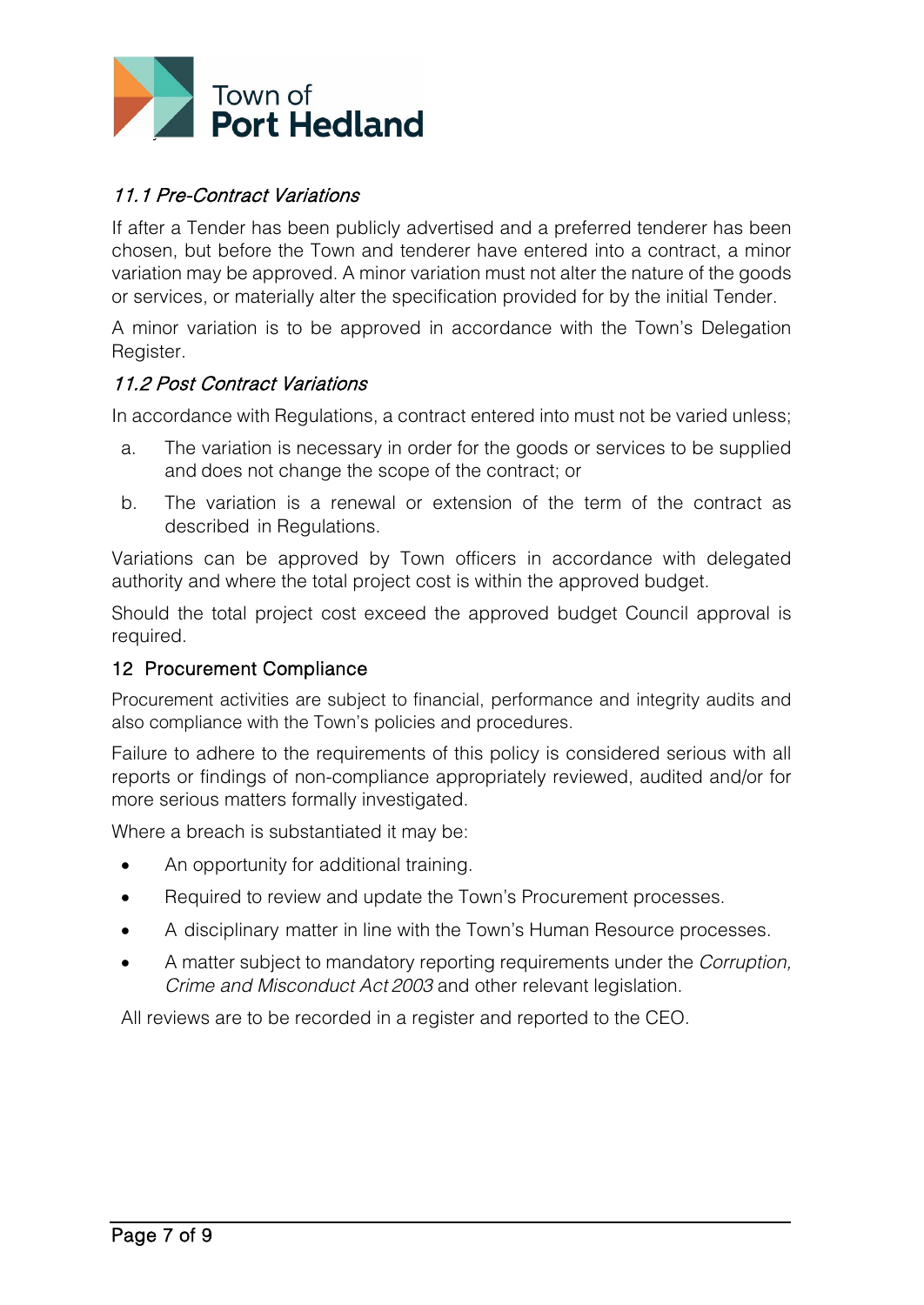

#### **Definitions**

"CEO" means the Chief Executive Officer of the Town of Port Hedland.

"CUA" means Common Use Agreement.

"Regional Price Preference" means during the evaluation process applying a local price weighting in accordance with the Town's Regional Price Preference Policy 2/016.

"Regulation OR Regulations" means the *Local Government (Functions and General) Regulations 1996.*

"Request" means a Request for Information (RFI), Request for Tender (RFT), Request for Proposal (RFP), Expression of Interest (EOI) and / or Request for Quote (RFQ).

"WALGA" means the Western Australian Local Government Association.

| Relevant legislation | Local Government Act 1995<br>Local Government (Financial Management) Regulations<br>1996<br>Local Government (Functions and General Regulations)<br>1996<br>State Records Act 2000<br>Corruption, Crime and Misconduct Act 2003.<br>Policy 2/016 'Regional Price Preference'<br>Policy 2/020 'Corporate Credit Card'<br>Policy 2/022 'Panels of Pre-Qualified Suppliers'<br>Record Keeping Plan |
|----------------------|-------------------------------------------------------------------------------------------------------------------------------------------------------------------------------------------------------------------------------------------------------------------------------------------------------------------------------------------------------------------------------------------------|
| Delegated authority  | In accordance with the Delegation Register                                                                                                                                                                                                                                                                                                                                                      |
| <b>Business unit</b> | Governance                                                                                                                                                                                                                                                                                                                                                                                      |
| Directorate          | Corporate Services                                                                                                                                                                                                                                                                                                                                                                              |

| Governance to complete this section |                 |                |                  |  |
|-------------------------------------|-----------------|----------------|------------------|--|
| <b>Version Control</b>              | Version No.     | Resolution No. | Adoption date    |  |
|                                     | VO <sub>1</sub> | 200809/357     | 27 May 2009      |  |
|                                     | V02             | 201011/413     | 8 June 2011      |  |
|                                     | VO3             | 201314/222     | 29 January 2014  |  |
|                                     | VO4             | CM201617/012   | 27 July 2016     |  |
|                                     | VO5             | CM201718/020   | 23 August 2017   |  |
|                                     | V06             | CM201718/140   | 28 February 2018 |  |
|                                     | VO <sub>7</sub> | CM201920/143   | 5 February 2020  |  |